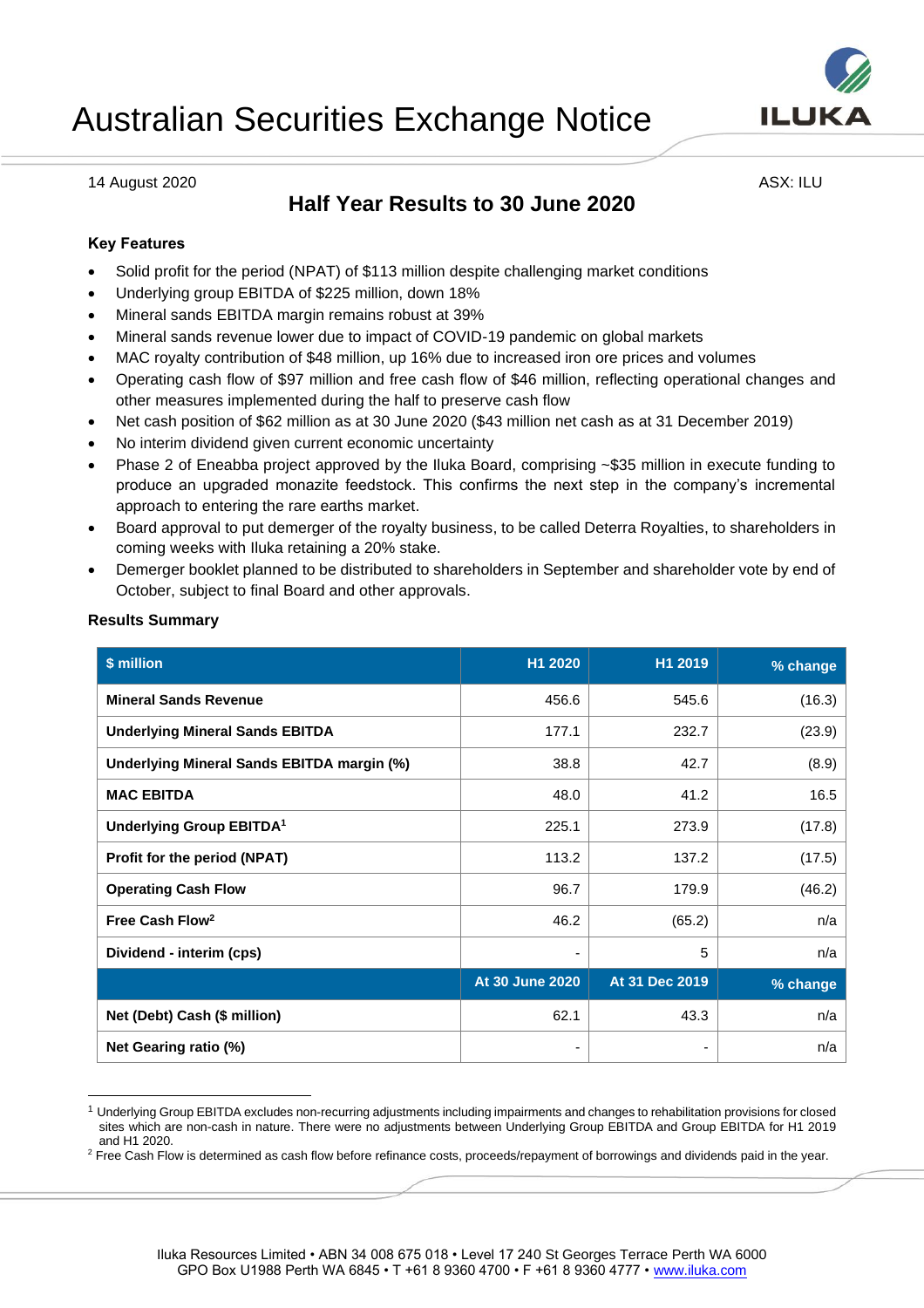# **Overview of Financial Performance**

In the first half of 2020 Iluka Resources Limited (Iluka) recorded a net profit after tax of \$113 million, down 17% from the previous corresponding period. The lower earnings are largely due to reduced revenue with sales volumes significantly impacted by the COVID-19 pandemic.

Total zircon / rutile / synthetic rutile (Z/R/SR) sales volumes declined 20% in the first half to 242 thousand tonnes, reflecting the impact of COVID-19 on demand in zircon markets, as well as lower than expected sales to contracted customers for synthetic rutile. Sales prices for zircon (premium and standard) recorded some erosion from 2019 levels while rutile prices increased 7% from H2 2019, reflecting ongoing contractual arrangements.

Iluka's earnings were positively impacted by a 7% depreciation of the AUD:USD exchange, increasing the AUD value of predominantly USD denominated sales.

Underlying Group EBITDA declined 18% in the first half to \$225 million, in line with the decline in mineral sands revenue. Cash costs of production increased 16% in the first half 2020 relative to first half 2019, largely reflecting the inclusion of a full period of Cataby operations following commissioning in April 2019. Sierra Rutile costs of production also increased due to higher maintenance and fuel costs, with the US\$9 million increase exacerbated by the exchange rate depreciation resulting in the reported increase of AUD\$16 million.

While changes to production settings were implemented in the half to reduce finished product build in a period of market uncertainty, some build of finished product stocks was recorded, primarily related to lower than expected sales of synthetic rutile to contracted customers. Also, while mineral processing was reduced, mining at Jacinth-Ambrosia and Cataby continued at full rates to optimise unit costs of heavy mineral concentrate. As such, a positive cash cost inventory movement of \$98 million was recorded.

Receipts from the Mining Area C royalty increased 16% in the first half to \$48 million. The contribution reflected an 11% increase in AUD denominated iron ore prices while sales volumes were up 3%. A \$1 million capacity payment was also received in the first half.

Free cash flow in the first half was \$46 million. Operating cash flow was down 46% from H1 2019 to \$97 million, reflecting reduced sales and higher operating payments, including inventory build. Lower capital expenditure of \$50 million supported the maintenance of a strong cash position and included project development work on Cataby southern area expansion, delivery of phase one of the Eneabba project, and studies advancing a mining option for Sembehun. A final 2019 tax instalment of \$99 million was deferred to September 2020, resulting in lower tax payments being recorded in H1 2020 from the previous corresponding period.

Net cash increased to \$62 million as at 30 June 2020.

Iluka's Board has determined no interim dividend is payable in light of the uncertain global economic conditions.

Iluka's Managing Director, Tom O'Leary, said "Iluka has recorded a solid first half result given the impact of COVID-19 on zircon and titanium markets and the global economy broadly. Given the volatility experienced throughout the world over recent months, we're pleased with the earnings and cash position we've delivered.

The impact of the pandemic to Iluka's business is evident in the 20% decline in mineral sands sales volumes recorded in the first half of the year. Zircon prices registered some erosion, though management of production levels and the sustainable nature of previous price increases has meant that the decline has been less than that experienced in previous periods of market weakness. Iluka has also consistently noted that a decline in zircon prices is not expected to result in increased demand.

Iluka made a number of changes to operational settings in the first half in response to the market uncertainty. These included altered plant settings at the Narngulu mineral separation plant and a return to mining at Jacinth from Ambrosia, with this move occurring at the end of July and mining commencing at Jacinth on 1 August. These changes are enabling us to reduce costs in an efficient manner to preserve cash and maintain a strong balance sheet.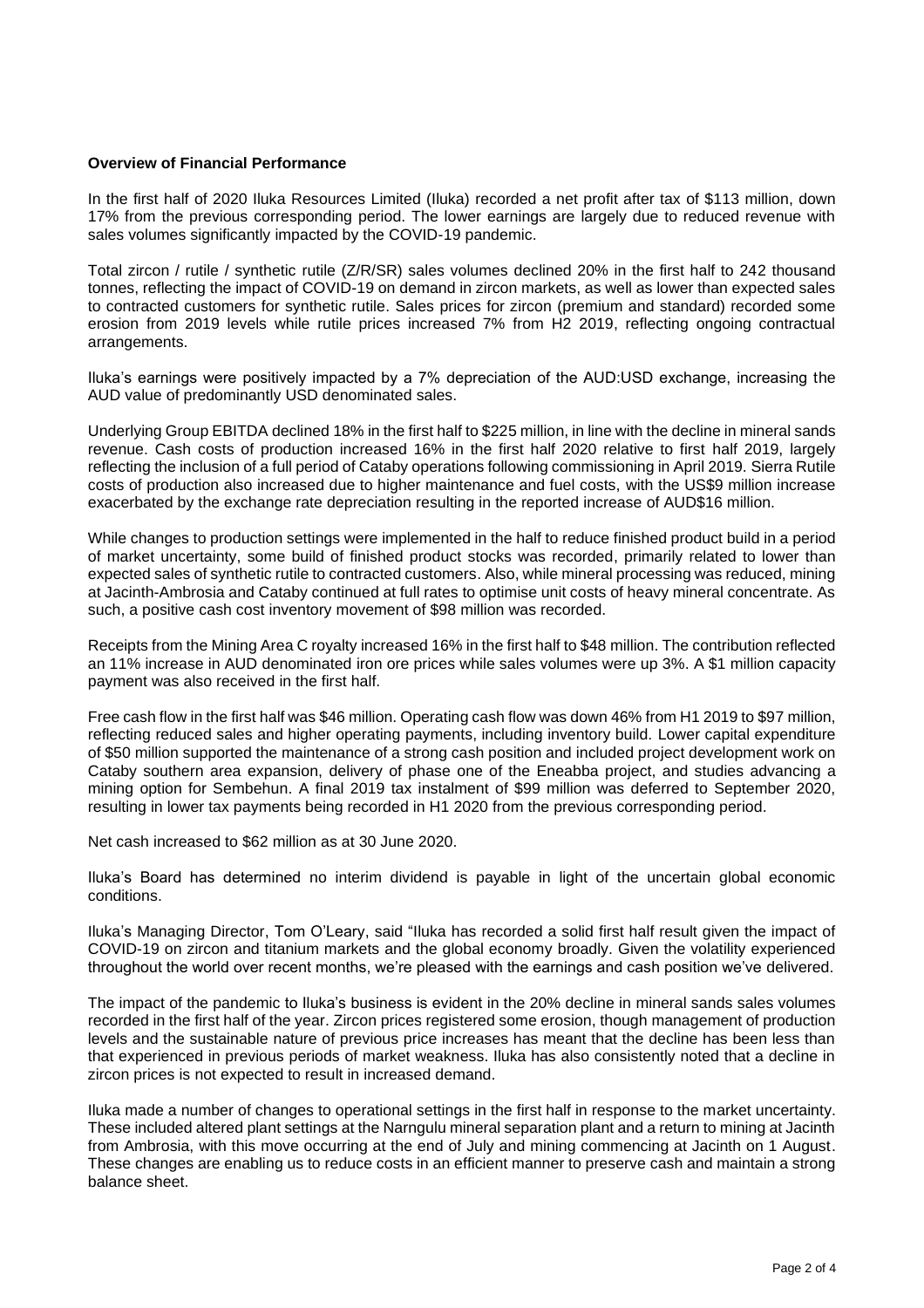Operational performance was mixed in the first half with strong results from the Australian sites while challenges continue to be experienced at Sierra Rutile. While this is an ongoing source of frustration, access to technical expertise in Sierra Leone has been hampered by travel restrictions.

We will continue to closely monitor the dynamic market conditions we're currently operating in and manage our operational response accordingly. As noted in our Quarterly Review, we have commenced legal action against one of our customers, Chemours, to ensure that take or pay obligations entered into to underpin the Cataby development are met.

We are also actively progressing the demerger which we expect to complete in the second half. This will be an important milestone for the company and result in two high quality businesses. I look forward to engaging with shareholders over this period."

# **Demerger Update**

The release of the demerger booklet is planned for September with a shareholder vote expected to be held by the end of October, subject to final Board and other approvals. Iluka continues to engage with the ATO and remains confident of receiving a favourable ruling.

In addition to previous announcements relating to the appointment of Jennifer Seabrook, Independent Non Executive Chair and Julian Andrews, CEO and Managing Director, further appointments to the Deterra Royalties Board (subject to shareholder approval of the demerger) include Graeme Devlin and Joanne Warner, as Independent Non-Executive Directors, and Adele Stratton as Iluka's nominee director. Brendan Ryan will also be joining Deterra Royalties as Chief Financial Officer.

Deterra Royalties Chair, Jennifer Seabrook, said "We are very pleased to announce these appointments. Graeme was the head of acquisitions and divestments at BHP Limited for 8 years, Joanne led the Colonial First State resources investing team for 8 years and Brendan was 10 years at Rio Tinto and most recently CFO and Chief Business Development Officer at Boart Longyear. All bring relevant and complementary skills as Deterra Royalties seeks to build its business as a listed Australian based royalties investor".

Summary biographies for the Deterra Royalties Board and Brendan Ryan are contained in Iluka's Half Year Results Presentation released separately.

Given the significantly uncertain business conditions arising as a consequence of COVID-19, Iluka has elected to increase the level of shareholding it will retain in Deterra Royalties to 20% in order to further increase its financial strength.

# **Eneabba Project Phase 2**

Also in the half, the first phase of Iluka's diversification into rare earths production was delivered with the Eneabba project. This is a small scale, relatively low risk, high return development of a strategic stockpile rich in monazite and zircon. The current project parameters are based on sale of a monazite-zircon concentrate. The Board has this week approved approximately \$35 million to execute phase two of this project, which will see further upgrading of monazite to produce a 90% monazite product, which is expected to deliver a value accretive opportunity for the company.

#### **COVID-19 Health & Safety**

Iluka has continued to place the health and safety of its employees and the communities in which it operates as its highest priority and has maintained operational continuity over the first half despite significant disruptions from travel and other restrictions. As part of a broad response to the pandemic, the company has made improvements to health and safety processes and working conditions to effectively manage the risks and impacts of the virus.